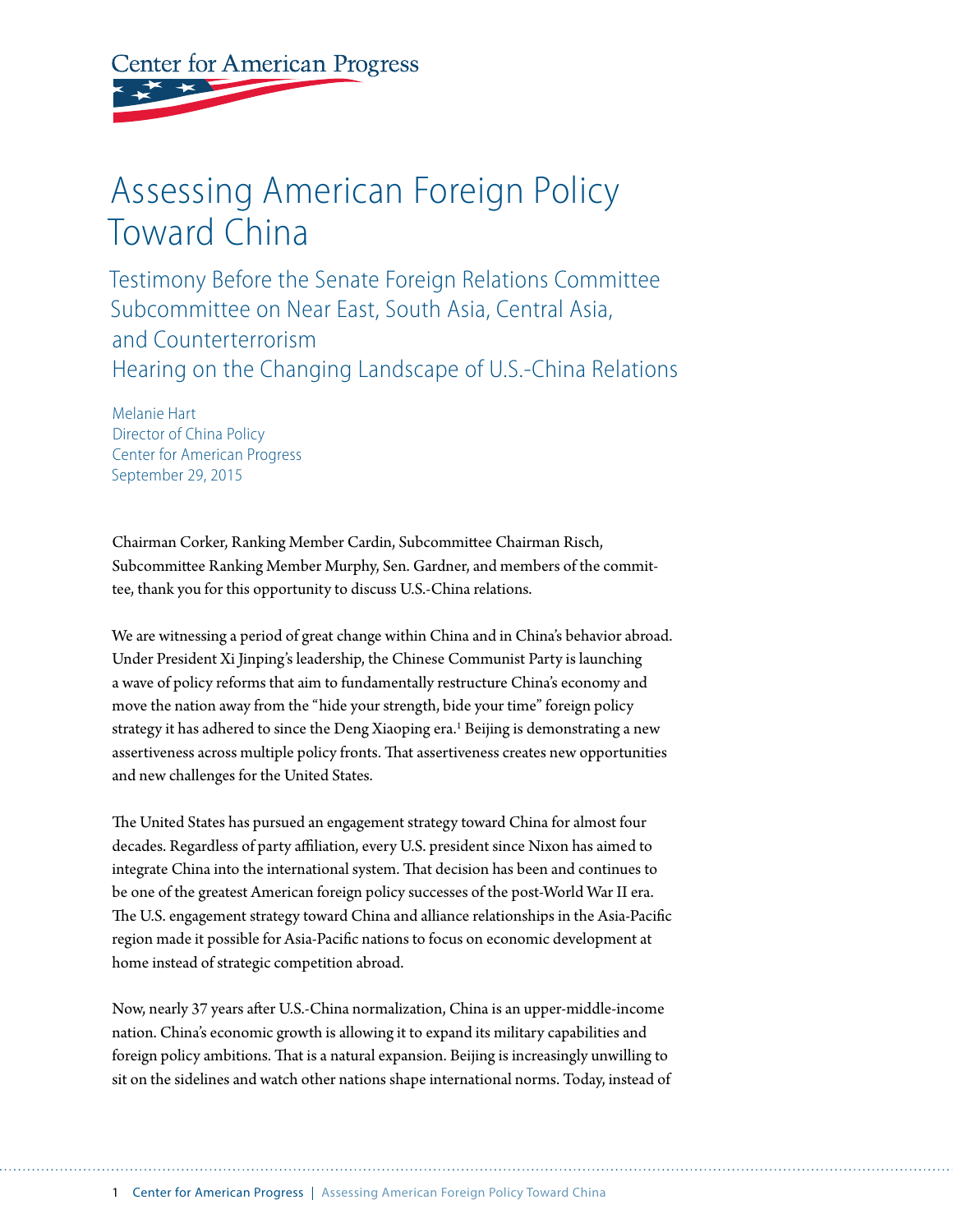biding their time, Chinese leaders are experimenting with new ways to use their nation's growing strengths to shape the international environment in China's favor. On some issues, those efforts dovetail with U.S. interests, so China's new assertiveness is opening up new opportunities for cooperation. Where U.S.-China interests are not aligned, however, Chinese actions are reheating old frictions and creating new ones. Those frictions—most notably in the South China Sea—are triggering new debates in the United States about overall foreign policy strategy toward China. Some U.S. observers discount the new opportunities for cooperation and argue that because some challenges in the U.S.-China relationship appear difficult to navigate, the United States should scrap the entire engagement strategy and begin treating China as a strategic rival. Those arguments are misguided.

The fundamentals of the U.S.-China relationship are the same today as they were in the 1970s when the United States first reached out to turn this former rival into a strategic partner. Chinese leaders still prioritize domestic economic growth and stability above all other policy goals; they still view the U.S.-China bilateral as China's most important foreign policy relationship and want that relationship to be peaceful and cooperative. The Chinese military still focuses first and foremost on defending the Chinese Communist Party's right to govern the Chinese mainland and its territories. These fundamentals have not changed. What has changed in recent years is China's capabilities and the tools Beijing is using to further its domestic and foreign policy interests. Those changes call for some tactical adjustments on the U.S. side. Those changes do not warrant an abandonment of the engagement strategy that has brought, and can continue to bring, decades of enduring peace and economic growth for all Asia-Pacific nations, including the United States.

My testimony will cover four main points:

- 1. Economic and political challenges within China are still Beijing's top priority, and those challenges trigger a new assertiveness from Beijing.
- 2. China's new assertiveness is constructive in some areas of U.S.-China relations and problematic in others.
- 3. The current U.S. engagement strategy excels at expanding cooperation in constructive areas and is achieving incremental progress in problematic areas.
- 4. The United States should maintain this engagement strategy but expand its tactical toolkit for addressing problematic Chinese behavior.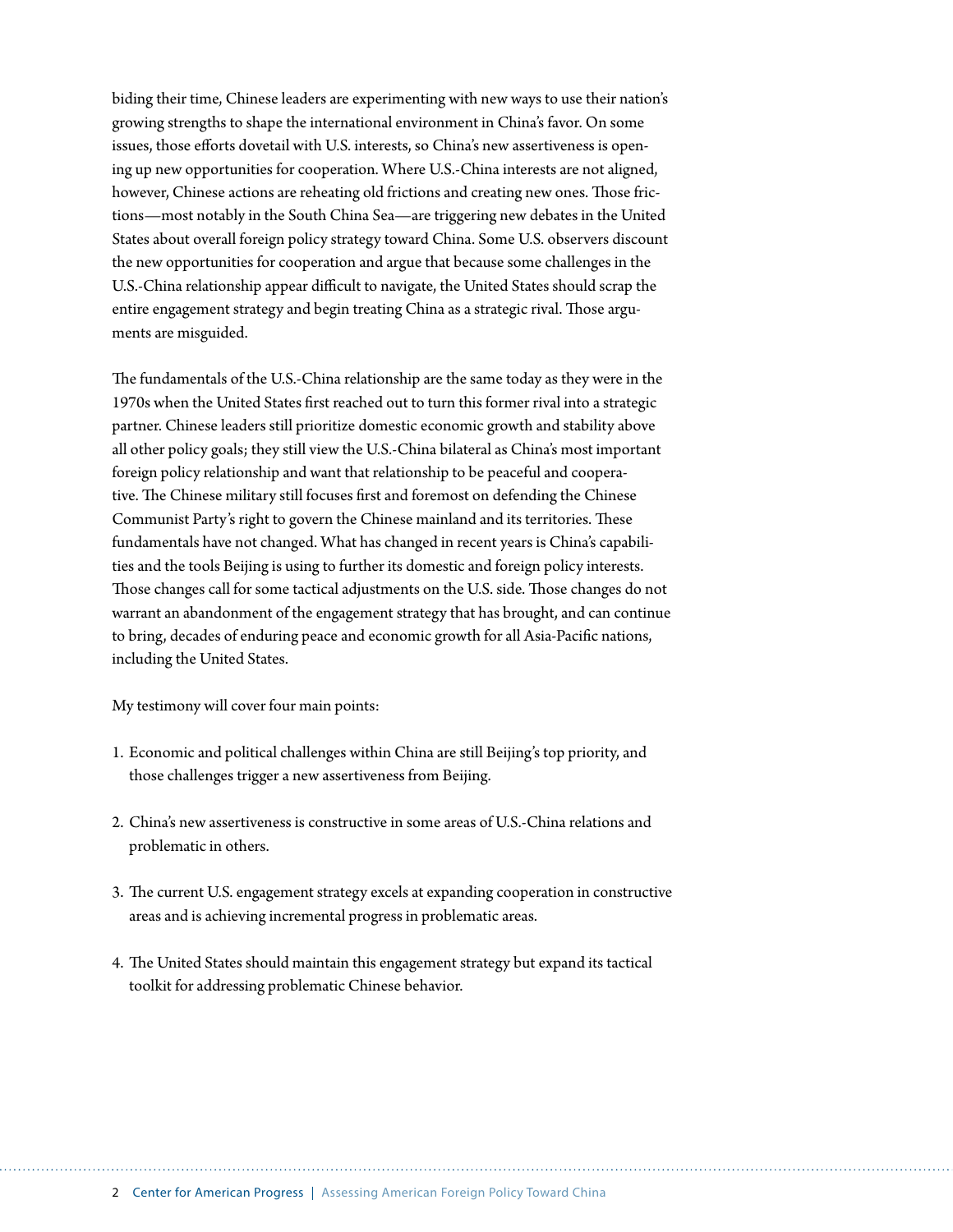## Beijing's perspective

The Chinese economy has reached an inflection point. It is not yet clear whether the Chinese Communist Party can successfully traverse these changing circumstances and maintain its hold on power. The growth model that pulled more than 400 million Chinese citizens out of poverty over the past three decades is running out of steam. Chinese wages are rising and eliminating China's prior price advantages in global export markets. Fixed infrastructure investments are producing diminishing returns. Chinese citizens no longer accept the pollution costs associated with heavy industry, and even if they did, the global market cannot continue to absorb more Chinese steel and cement at double-digit annual growth rates. In order to keep the economy growing and maintain ruling legitimacy, Chinese leaders must downshift from the old growth model and foster new industries based on technological innovation, domestic consumption, and services.

This will be a difficult transition to execute. Chinese leaders must eliminate benefits flowing to state-owned enterprises and other vested interest groups that have supported the party for decades. Growth will slow, and businesses will close their doors. In theory, new businesses and new political supporters will emerge to take their place. However, it is uncertain how long it will take for growth to pick up and create new pillars of support—for example, business and local government leaders that thrive under the new model—for the Chinese Communist Party. As China undergoes this transition there is a risk that disenfranchised groups will challenge the ruling regime and push for political change. To guard against those risks, Chinese leaders are strengthening defenses against forces that have triggered political change in other nations—namely, domestic and foreign nongovernmental organizations, journalists, and networked communication.

Chinese leaders are behaving more assertively at home because they view a more forward-leaning policy stance as the only way to successful traverse difficult waters. Policy stasis would likely lead to a massive political crisis. The only way forward is massive change, and that depends on the leadership's ability to overcome powerful vested interest groups—some within the party itself—that either oppose economic rebalancing or believe it should proceed at a more gradual pace. From a U.S. perspective, Chinese leaders should pursue and achieve aggressive market economic reform, and in that respect, Beijing's new assertiveness can be a positive development not only for China but also for the United States.

Chinese leaders are also demonstrating a new assertiveness on foreign policy issues.<sup>2</sup> That is partly because they recognize that their upper-middle-income status and overall economic strength bring new capabilities; it is also because Beijing wants to use foreign policy to shore up political support at home and support the nation's economic transition. For example, Beijing's new Belt and Road initiative is primarily an economic growth strategy.3 Chinese leaders hope to improve regional economic integration and create new markets for Chinese products, thus giving the Chinese economy new legs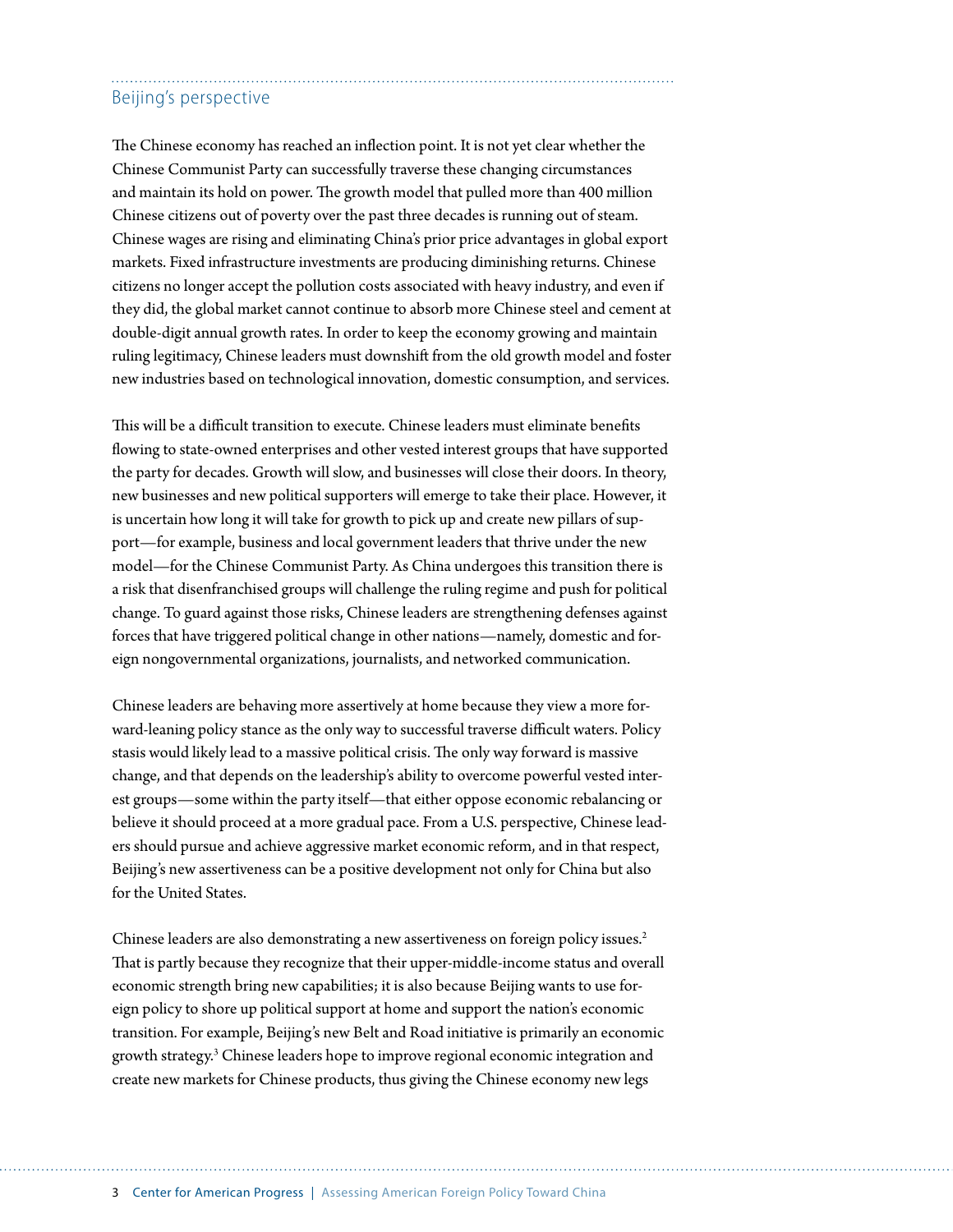to stand on as it move through the transition phase. On regional maritime issues, many Chinese scholars argue that their nation has too long bided its time and watched other nations make territorial gains at China's expense. They believe that since China now has the capabilities to push back and assert its territorial claims, Beijing has a responsibility to do so.

## The U.S. challenge: Dealing with a more assertive China

China's new assertiveness creates new opportunities and new challenges for the United States. On the positive side, China is showing an increasing willingness to play a leadership role among nations outside the highly industrialized democratic block. China played a key role in the Iran nuclear negotiations, helping the process through shaky moments, and Chinese nuclear experts helped Iranian officials redesign the Arak plutonium reactor so that it will never produce nuclear fuel.4 On climate change, China's willingness to issue bold climate targets with the United States last November challenged other developing nations to follow suit and knocked down a firewall that has hindered global climate negotiations for decades.<sup>5</sup> China also appears to be leaning harder on North Korea.<sup>6</sup> China supported the U.N. Security Council effort to sanction North Korea in response to that nation's February 2013 nuclear test. Earlier this month, after North Korean officials announced plans to launch another long-range rocket, China's foreign minister warned against "taking new actions that could lead to tensions" on the Korean peninsula and called for all nations to take a "responsible attitude."7 On all of these issues, Beijing's ability to speak to a different audience and from a different angle than the United States has made China a valuable diplomatic partner.

On the commercial front, Chinese companies are venturing outward, which creates new partnership opportunities, most notably in China-to-U.S. direct investment.8 For many Americans, China-to-U.S. foreign direct investment, or FDI, projects provide their first opportunity to directly engage in and benefit from the U.S.-China economic partnership. A recent survey conducted by the Rhodium Group reveals that 340 of the 435 American congressional districts have at least one China FDI project.<sup>9</sup> Many of those projects are providing jobs for American workers: More than 80,000 Americans are now directly employed through a Chinese investment project in the United States.<sup>10</sup> Economic competitiveness has always been an issue in the relationship, including U.S. concern that American jobs will migrate to China. Now the reverse is happening: Chinese companies are finally creating jobs in this nation—a trend that leaders in both countries should support.

On the other side of the Pacific, if Chinese leaders successfully rebalance their economy, it should, in theory, create new overseas commercial opportunities for American businesses. China is already the United States' fastest growing export market: U.S. exports to China have grown nearly 300 percent over the past decade.<sup>11</sup> Beijing's new reform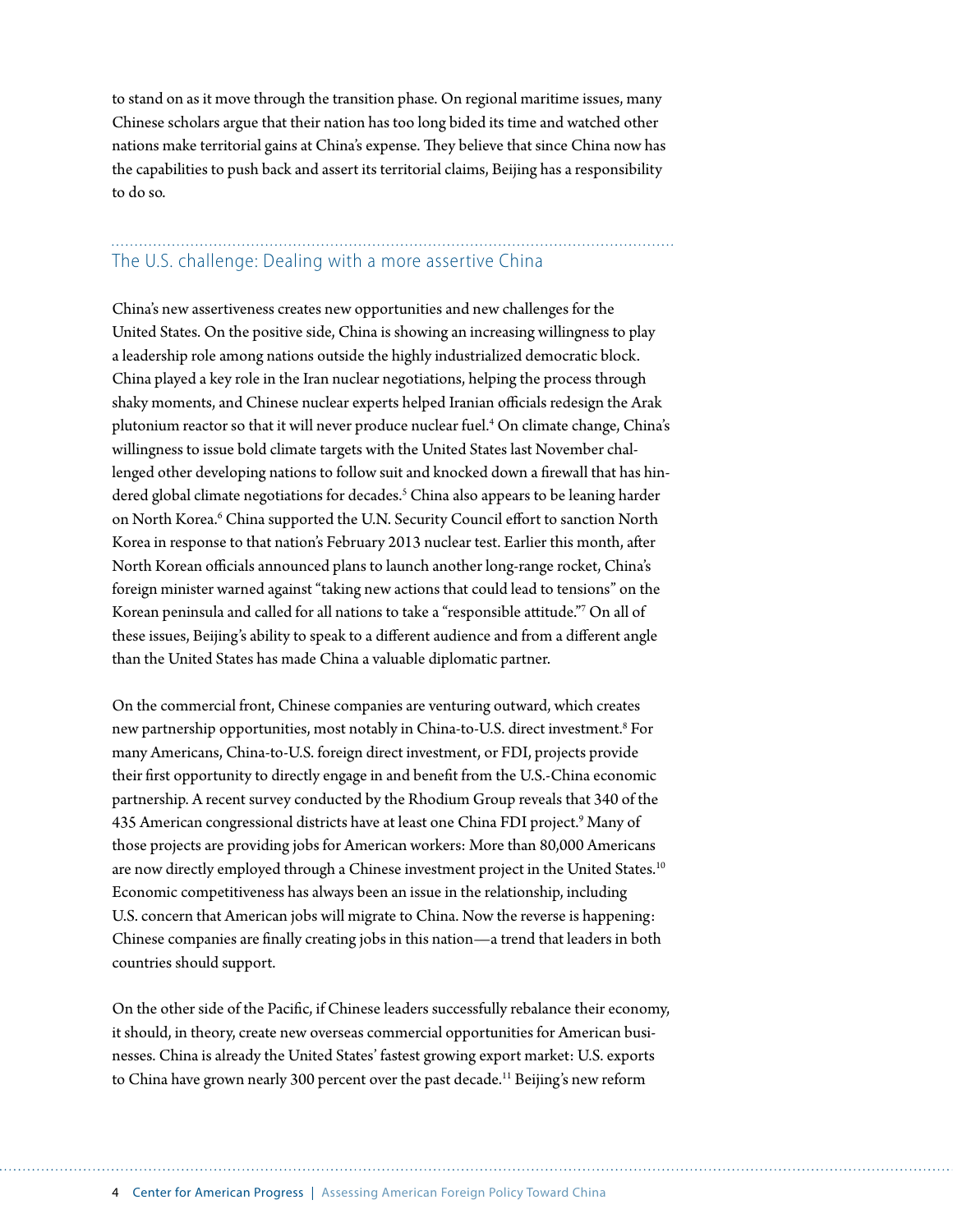program aims to boost consumer buying power and expand the nation's dependence on high-tech products, two trends that should boost Chinese consumption of U.S. goods and services.

Unfortunately, Chinese leaders are also moving forward with initiatives that undermine U.S. interests via tactics that evade current international governance mechanisms and U.S. attempts to counteract and deter these actions. Problematic areas include:

- **Cybersecurity:** Recent cyberspace intrusions at health insurer Anthem and the U.S. Office of Personnel Management are reported to be Chinese intelligence-gathering operations.12 Those two incidents affected an estimated 100 million Americans, and they follow a string of commercial cyberthefts targeting American businesses. It is difficult to quantify with precision the costs to the United States from a steady drain of U.S. commercial secrets and other private information—including federal government information—but those costs are likely to be significant, both in terms of U.S. economic competitiveness and U.S. national security. In the absence of an international cybergovernance mechanism or common cyberspace norms, it is difficult for U.S. leaders to craft an effective response. That problem is particularly acute with commercial cyberespionage because many American businesses prefer to keep cyberthefts private to avoid undermining investor confidence.
- **Commercial concerns:** Trade complaints have plagued the U.S.-China economic relationship for decades. U.S. companies have confronted intellectual property theft, export subsidies that appear to violate World Trade Organization regulations, and overt market access barriers in China. More recently, Chinese regulators are applying anti-monopoly legislation in a biased manner against American firms to force those firms to surrender market share to Chinese competitors and license or sell their intellectual property at sub-market rates.<sup>13</sup> The underlying legitimacy of the anti-monopoly rules that Beijing is manipulating for protectionist purposes makes it very difficult to counter these actions.
- **Infrastructure construction in the South China Sea:** China is building new outposts on disputed reefs and rocks in the South China Sea to strengthen its hand in ongoing maritime territorial disputes.<sup>14</sup> This activity raises new questions about China's intentions toward its neighbors and willingness to abide by both the letter and spirit of international law. Of particular concern for the United States, the Chinese military has ordered U.S. and Philippine aircraft to stay away from some of these new outposts. Those actions indicate that China may be aiming to block foreign military navigation in the seas surrounding these new infrastructure projects, a move that would violate the U.N. Convention on the Law of the Sea.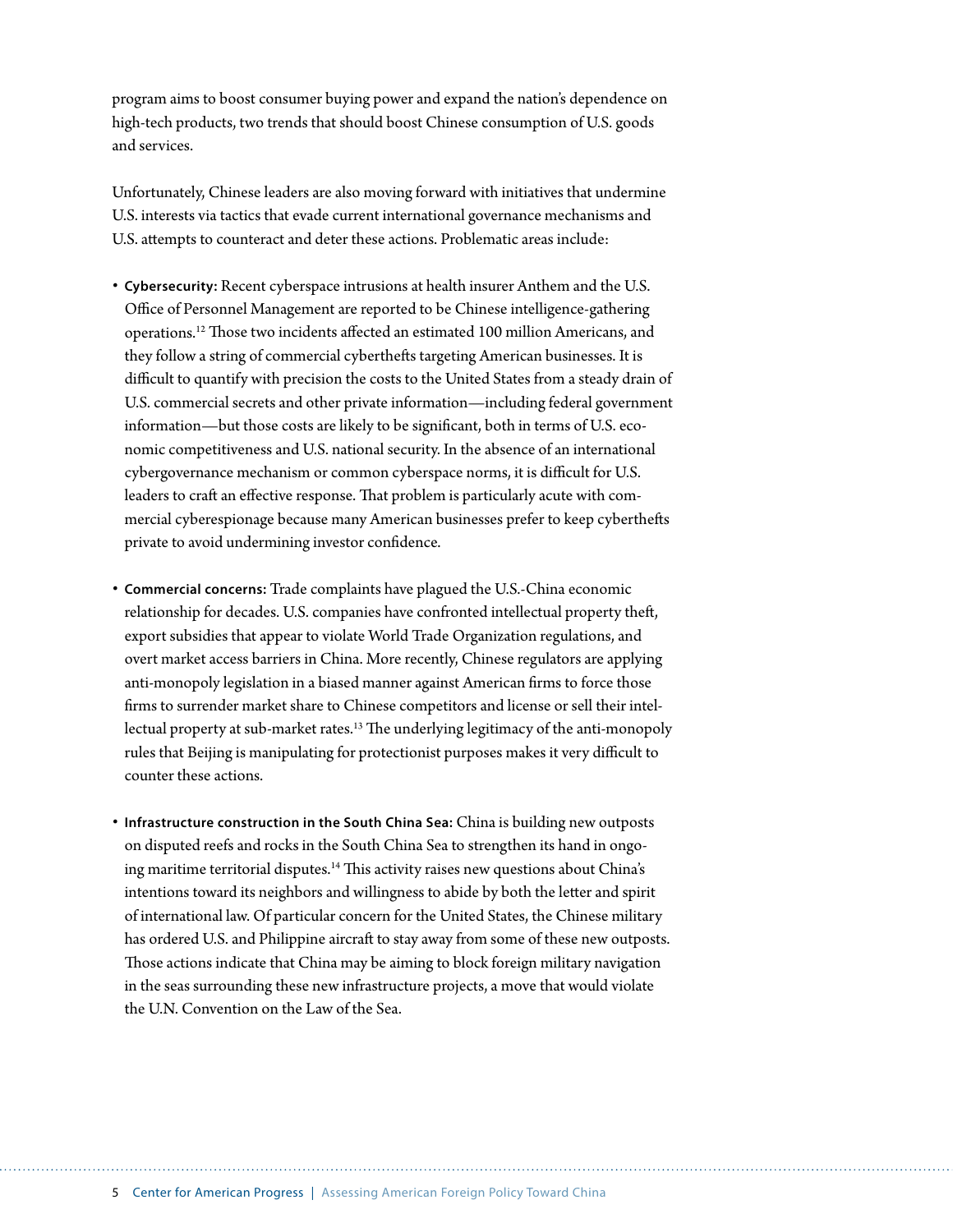• **National security regulations:** China's ongoing internal political tightening is directly affecting American businesses and other interest groups with a presence in mainland China. Chinese regulators are drafting a new banking security law that would force banks to utilize more Chinese technology products and force U.S. technology vendors to share sensitive source code with Chinese regulators.<sup>15</sup> In the academic realm, Chinese legislators are drafting a new law that if implemented in current draft form, would impose new administrative restrictions on American universities and think tanks that send scholars to conduct policy research in China.

# Multitrack engagement strategy

Under the Obama administration, the United States is conducting the U.S-China relationship along multiple parallel tracks. The administration formulates China policy on an issue-by-issue basis. Where interests converge, the administration seeks to expand concrete cooperation. Where interests diverge and China pursues actions that impose direct or indirect costs on the United States, the administration seeks to counter and deter those actions. This multitrack approach enables the United States to push back against problematic actions as needed without curtailing overall U.S.-China cooperation. This is a realpolitik, eyes-wide-open approach to engagement. Engagement need not be predicated on the assumption that China will not seek to undermine U.S. interests in some areas. The United States can work constructively with China while accepting that we have different principles, that we are not perfectly aligned. We can work along multiple tracks at the same time: expanding cooperation in one area while confronting differences and exchanging threats in another. That dynamic was on display through the most recent U.S.-China presidential summit, which aimed to achieve three distinct goals.

First, where interests converge, aim to work constructively on concrete initiatives that provide tangible benefits for both nations and lay groundwork for even bigger and more beneficial cooperation in the future. Successes from the recent summit include:

• Securing a \$3.1 billion climate finance commitment from China that exceeds what the United States has pledged thus far via the Green Climate Fund, or GCF.<sup>16</sup> In addition, prior to the official presidential meeting, U.S. and Chinese climate negotiators convened a climate leadership summit during which 11 Chinese city- and provincial-level governments formed an Alliance of Peaking Pioneer Cities, or APPC, under which all are committing to peak carbon emissions earlier than the nationwide 2030 target announced last November.<sup>17</sup> Since China issued its commitment to peak in 2030 and to make its "best efforts" to peak earlier, new economic data have opened the possibility that China could peak well before the current deadline and possibility as early as 2025. All of the APPC cities believe that with the right policy mix, they can beat the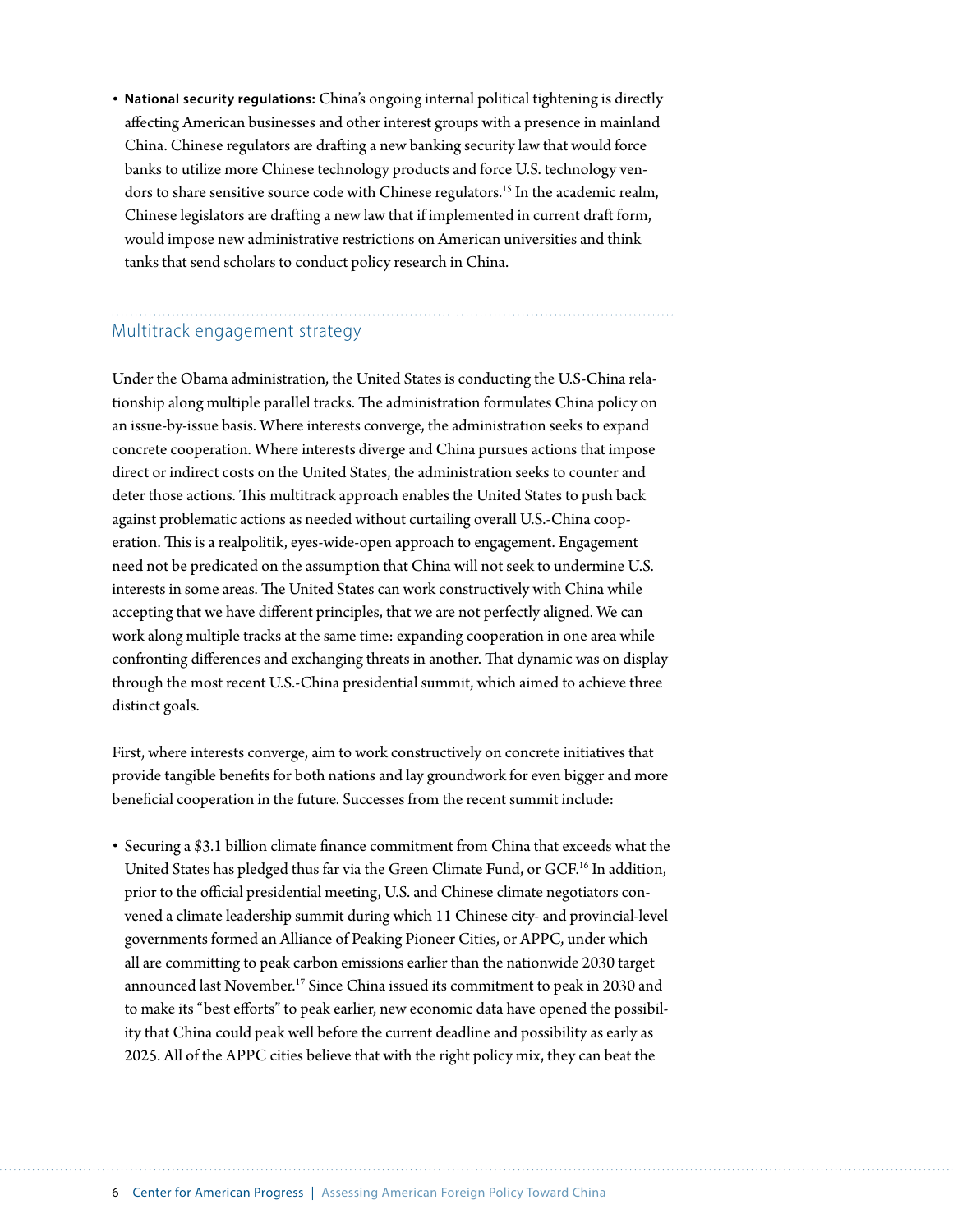2030 target and serve as models for the rest of the nation. Early-peak targets vary by location based on individual capabilities. Beijing, Guangzhou, and Zhenjiang have committed to peak around 2020, 10 years ahead of China's official national target.

• Working collaboratively with China to expand the international reconstruction effort in Afghanistan. Afghanistan's peace and stability are critical to both U.S. and Chinese national security objectives. The United States and China co-chaired a high-level U.N. General Assembly meeting on Afghan reconstruction during which Chinese Foreign Minister Wang Yi called on other nations to join the United States and China in supporting Afghan peace, development, and integration into the global community.<sup>18</sup> The United States and China are already partnering on capacity-building programs in Afghanistan, and China has committed to provide \$150 million in development assistance. Such collaborative efforts are bringing China forward on the diplomatic and development stage at a time when U.S. funding is diverted to other pressing crises. Furthermore, such collaboration should become the foundation for greater Chinese development assistance to Afghanistan's long-term development.

Second, where interests diverge, take actions that decrease the risk of inadvertent conflict with China and increase the costs China pays for problematic behavior. Successes from the recent summit include:

- Establishing new annexes on air-to-air safety and crisis communication under the military-to-military confidence-building measure, or CBM, framework launched in November 2014.19 The 2001 collision of a U.S. EP-3 and a Chinese J-8 aircraft and recent incidents between U.S. and Chinese aircraft underscore the need to establish better operational standards and best practices for military aircraft and military vessels operating in close proximity in the Asia-Pacific region.
- Launching a new high-level dialogue on cybercrime and securing what appears to be a new presidential-level commitment on commercial cyberespionage. The new highlevel dialogue will hold its first meeting before the end of 2015 and, if the mechanism works as intended, will give U.S. officials new tools for investigating and prosecuting cyberattacks and intrusions attributed to Chinese actors. In addition, according to the U.S. fact sheet on the recent summit meetings, the two presidents agreed that neither the United States nor China "will conduct or knowingly support cyber-enabled theft of intellectual property, including trade secrets or other confidential business information, with the intent of providing competitive advantages to companies or commercial sectors."20 This agreement is not likely to completely eliminate those activities on the Chinese side, but if the White House did secure a personal commitment from President Xi on this issue, that will increase the reputational damage Chinese leaders will face if their nation continues to engage in commercial cybertheft and those activities are reported by the United States. Within China, a presidential-level commitment of this nature would likely add new administrative restrictions on these activi-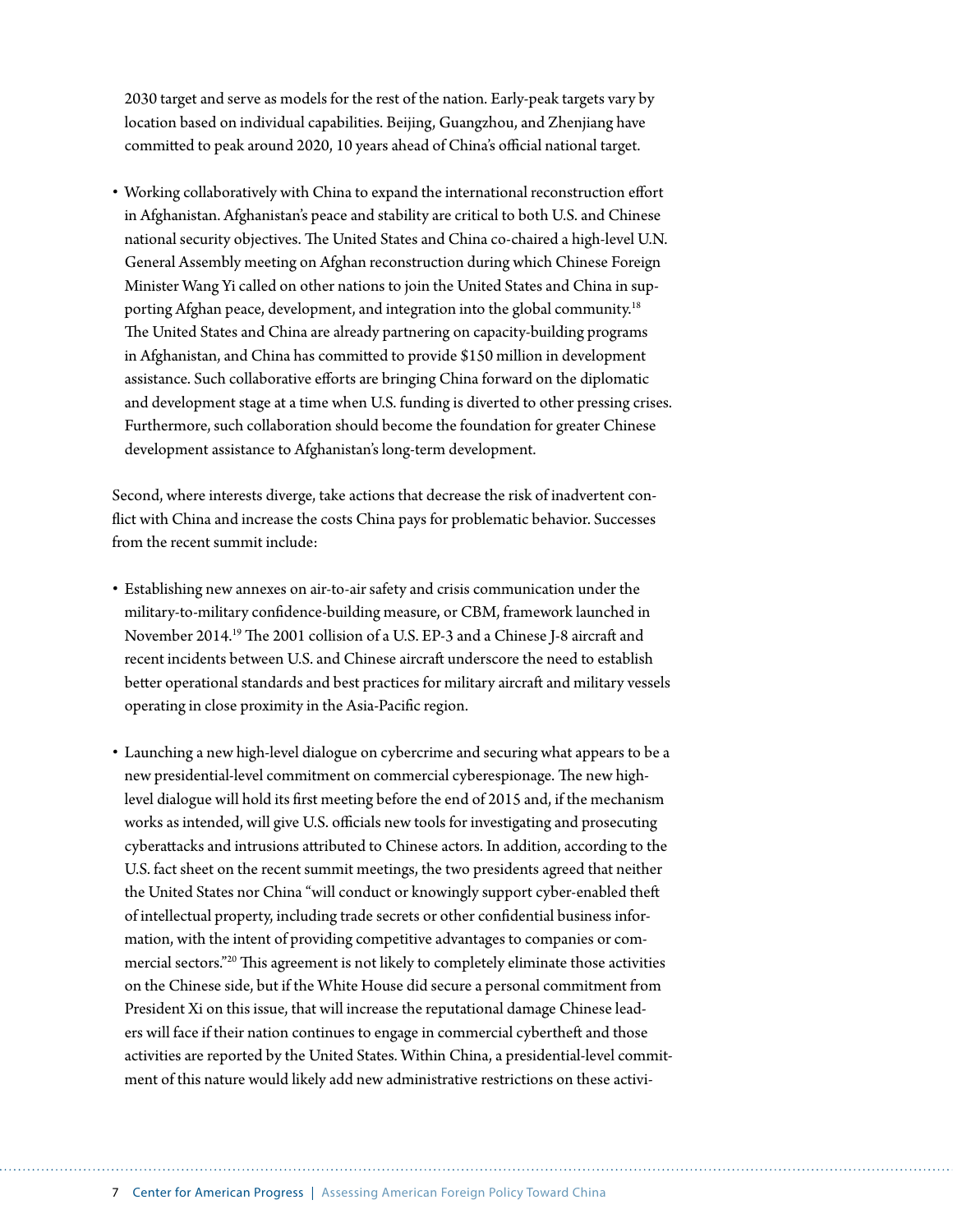ties. Chinese leaders will have an incentive to improve their awareness of and control over what is happening at the operational level. They may apply new restrictions and require higher-level approvals for cyberspace intrusions targeting U.S. commercial entities. If so, those controls may reduce the scope of this activity and therefore reduce the associated harm to U.S. commercial interests.

Third, when Chinese behavior poses a direct and serious threat to American interests, take actions, as necessary, to signal that the United States will not withhold punitive action in one issue area to pursue promising opportunities in another. When pursuing U.S.-China relations among multiple tracks, there is a risk that China will assume that if there are good cooperative opportunities on the table, the United States will not risk losing those opportunities by taking punitive action on more-controversial issues. Clear U.S.-China communication is necessary to avoid this dangerous misperception, which could lead Beijing to underestimate the probability the United States will take punitive actions in response to provocative behavior. In the run-up to the most recent summit, the Obama administration utilized public and private channels to signal that the United States was seriously considering levying cybersanctions against China and that the White House was willing to issue those sanctions right before the September presidential summit regardless of the impact that would have on President Xi's state visit. Beijing took those threats seriously and dispatched a high-level delegation to Washington to discuss cyber issues two weeks before the official presidential visit.<sup>21</sup> This presummit communication likely played a role in the new U.S.-China cybercrime mechanism and new commercial espionage commitment mentioned above.

## Expanding the tactical toolkit

The current U.S. engagement strategy is achieving breakthrough cooperation on issues of common interest ranging from climate change to development cooperation. Where interests diverge, however, progress is more incremental. Going forward, the United States should maintain current momentum on the cooperative side and simultaneously seek to expand its toolkit for addressing problematic areas of U.S.-China relations. If progress on difficult issues does not become more concrete, those problems are likely to fester and undermine positive cooperation. For example, if China does not take steps to substantially reduce the scope and frequency of its commercial cyberespionage activities, those activities will likely reduce U.S. willingness to engage in joint technology development projects that benefit both nations but also give Chinese companies more knowledge about and access to U.S. technology development projects.

U.S. experience with prior difficult issues in U.S.-China relations suggests that three approaches can be particularly effective at deterring problematic behavior.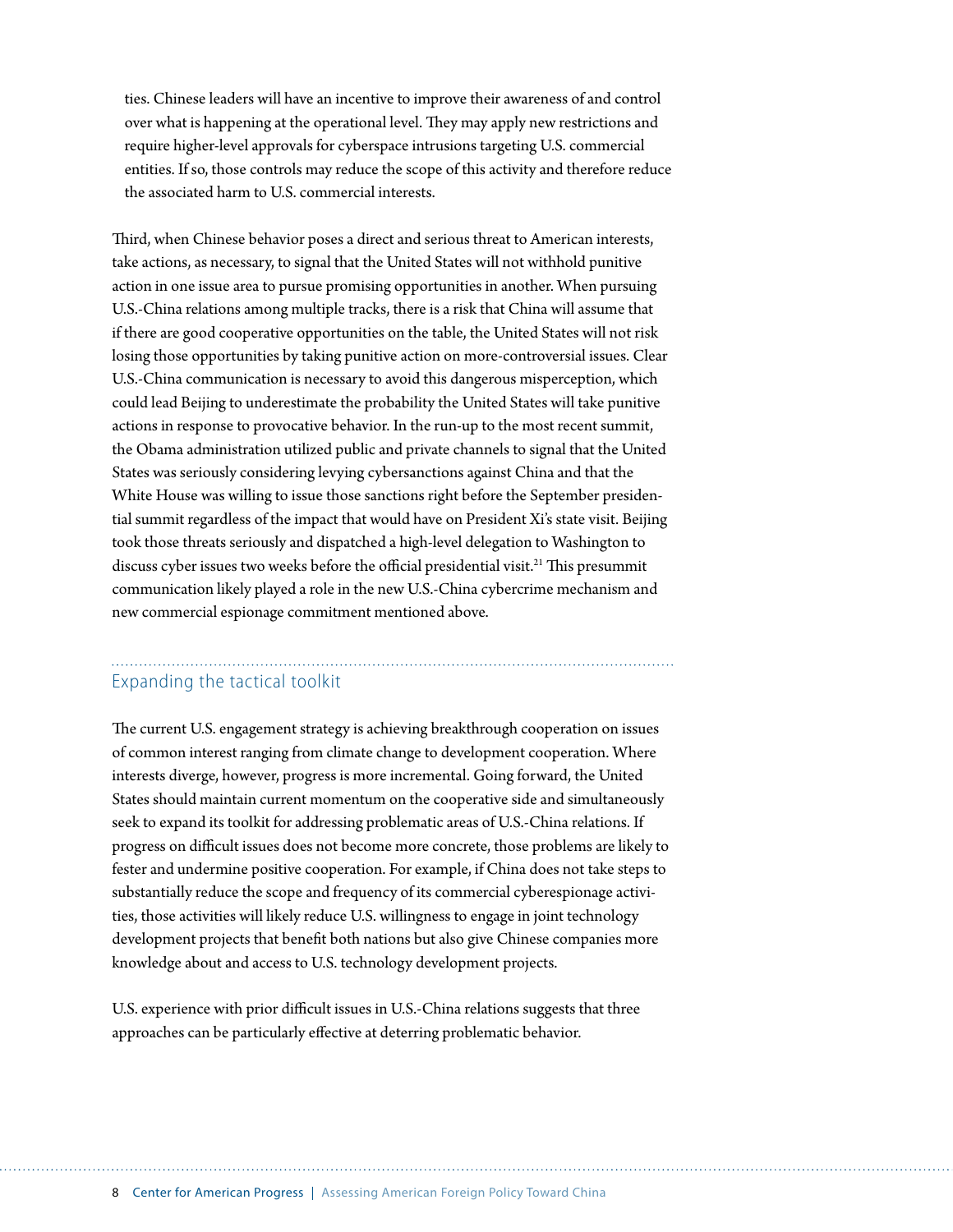## 1. Using smart statecraft and institution-building to expand common interests and turn a difficult area of the relationship into a new pillar of cooperation

The climate arena provides an excellent model to follow. Climate change started out as an area of U.S.-China contention rather than cooperation. When U.S. and Chinese leaders met to discuss climate change during the first round of the Kyoto Protocol negotiations in the mid-1990s, the United States was on one side of a global divide, China was on the other side, and the two nations struggled to figure out how to work in concert. That dynamic persisted through the Copenhagen climate negotiations in 2009. However, since then, U.S. and Chinese leaders have worked proactively to change that dynamic. Leaders on both sides made a critical observation: Although the two nations were always on opposite sides of a developed versus developing country divide in multilateral negotiations, the United States and China had many common interests on energy and climate issues at the bilateral level. U.S. and Chinese leaders decided to nurture and expand those common interests by identifying a set of common goals in this space and launching a new framework of bilateral mechanisms designed to rally U.S. and Chinese officials, businesses, and nongovernmental experts to work together to achieve those goals. That effort has been enormously successful. Over the past few years, bilateral energy and climate projects have helped both nations expand clean energy deployment and reduce climate pollution. Progress at the bilateral level has also made it possible for the two nations to redefine their roles in multilateral negotiations and work together to shape a new global climate regime. The increasingly positive U.S.-China energy and climate dynamic reflects a natural interest alignment between the two nations. However, careful diplomacy was required to identify those commonalities and lay the groundwork for joint action. The United States should apply this model in other areas of the U.S.- China relationship.

### 2. Working multilaterally with other nations and, where available, through international institutions to address issues that affect not only the United States but also a broader array of international interest groups

The United States should not rely on the bilateral U.S.-China relationship to solve problems that are multilateral in nature. Where Chinese behavior is a common concern for multiple nations, the best way to address that behavior is to make the issue a broader multilateral discussion. In the past, it has been much easier to change Chinese behavior on issues relating to international norms rather than a U.S.-specific complaints. When the United States is the only party challenging a particular action, Chinese officials often suspect that the United States is doing so as a tactic to block or contain China's rise. That can lead China to harden its positioning rather than accommodate American interests. When the United States works in concert with other nations, the dynamic changes, and Beijing can view the issue as a wide-ranging problem rather than a U.S. containment strategy. For example, on the commercial front, engaging partners in Europe and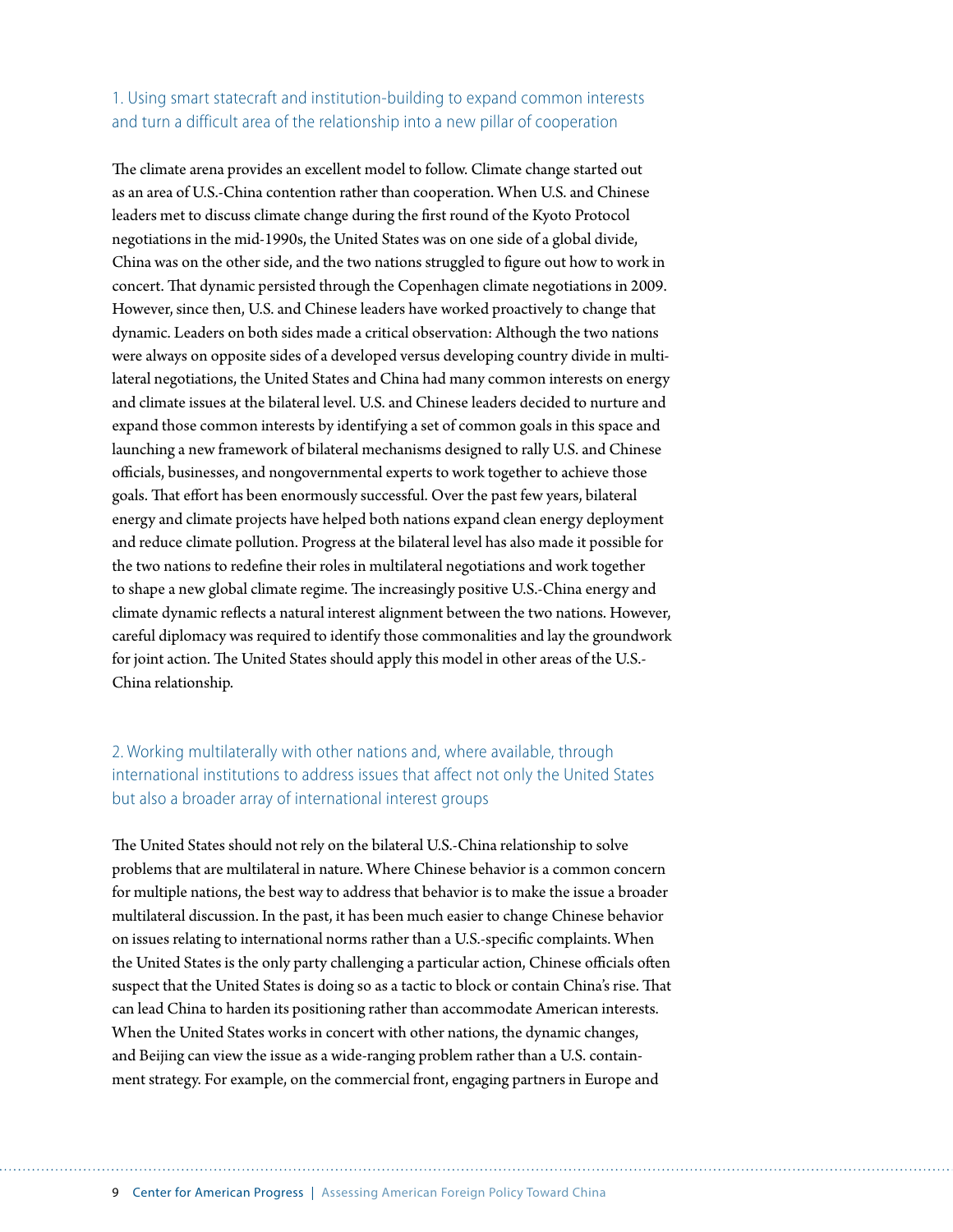the United Kingdom played a critical role in convincing China to table a controversial cyberbanking law earlier this year. To be clear, this is not about the United States furthering its own interests through third parties; rather, this is about recognizing that when an issue affects multiple parties, it is generally not helpful to frame that issue as a U.S.-China problem.

In the maritime domain, ratifying the U.N. Convention on the Law of the Sea would better enable the United States to work with other countries to push back against China's unlawful actions in the South China Sea.22 Until the United States does so, we stand outside the international system and have a limited capacity to leverage international law to counter Chinese actions.

#### 3. Shoring up defenses and strengthening capacity at home to reduce U.S. vulnerabilities to and costs from problematic Chinese actions

Cybersecurity is now a high-priority issue in U.S.-China relations. It is important to do what is possible to reduce the frequency and scope of Chinese intrusions, and the U.S.- China relationship appears to be making progress in that direction. However, if hackers are breaking into U.S. networks on a regular basis, then better security is necessary. Improving security should be a top priority for federal government systems, as well as for the private sector. Americans should not be receiving multiple notices every year telling them that their information has been stolen. This is a problem. It is a U.S. problem and a global problem. This is not just a sticky issue in the U.S.-China relationship. The U.S. federal government needs to do a better job at driving progress in this area at home. China and Russia are hacking into U.S. federal government networks, and that is a concern, but what happens if a group such as the Islamic State of Iraq and al-Sham, or ISIS, develops those capabilities? If policymakers do not close these loopholes, then they leave the nation open to unacceptable security risks.

One of the most important steps the U.S. Congress could take to strengthen U.S. cyber response capabilities is to pass cybersecurity legislation that facilitates information sharing between the American companies targeted in these attacks and the U.S. government agencies with the expertise and capacity to assist. Closing current security loopholes should be the first priority. Figuring out how to respond to these attacks should be the next priority, and that is where this becomes a U.S.-China issue.

This testimony is freely licensed to the public under a non-exclusive [Creative Commons Attribution 4.0 International license](https://creativecommons.org/licenses/by/4.0/).